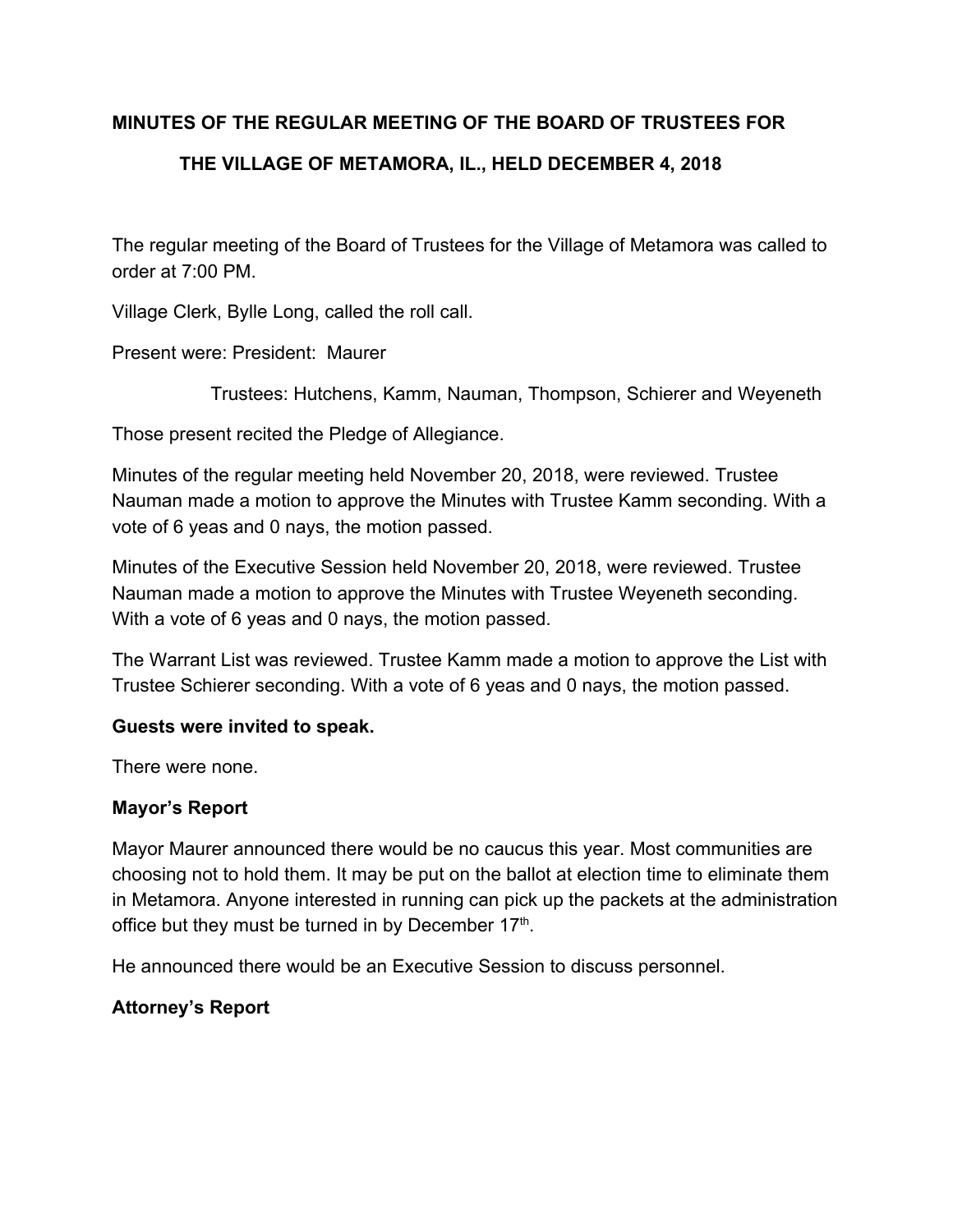Attorney Brunton said beings the purchase of the new dump truck was not on the agenda at the last meeting, the need for a motion to ratify approval of the purchase was necessary.

Trustee Nauman made the motion to ratify the approval of purchase of the 2019 KW T370 dump truck in the amount of \$146,159.00. Trustee Thompson seconded the motion and with a vote of 6 yeas and 0 nays, the motion passed.

Attorney Brunton said there were no updates on ongoing issues presented in the past.

## **Engineer's Report**

Eric Bachman reported on the following:

- 1. RLF Funding Program and Watermain Project.
- 2. Watermain Work at Well sites.
- 3. DCEO Legislative Sidewalk on Historic Square Grant They are reviewing potential for small grant and forms to discuss for potential pursuit.

Eric announced he has accepted a position in Nashville, Tenn. and will no longer be our main contact with Farnsworth. Bob Kolhaus will be his replacement. The Board thanked him for his many years of work with the Village and wished him well in his new venture.

### **Treasurer's Report**

There was no report.

### **Public Works Department**

Trustee Nauman gave updates on the on-going work the street dept. is trying to get done.

He stated no committee meeting will be held this month.

# **Police/Fire/ESD**

Trustee Kamm gave updates on meetings he had with Fire Chief Sluga and Police Chief Todd.

### **Finance, Economic Development, Insurance**

Trustee Weyeneth gave updates on payments received from Geo's and attempts to contact Precision Technology.